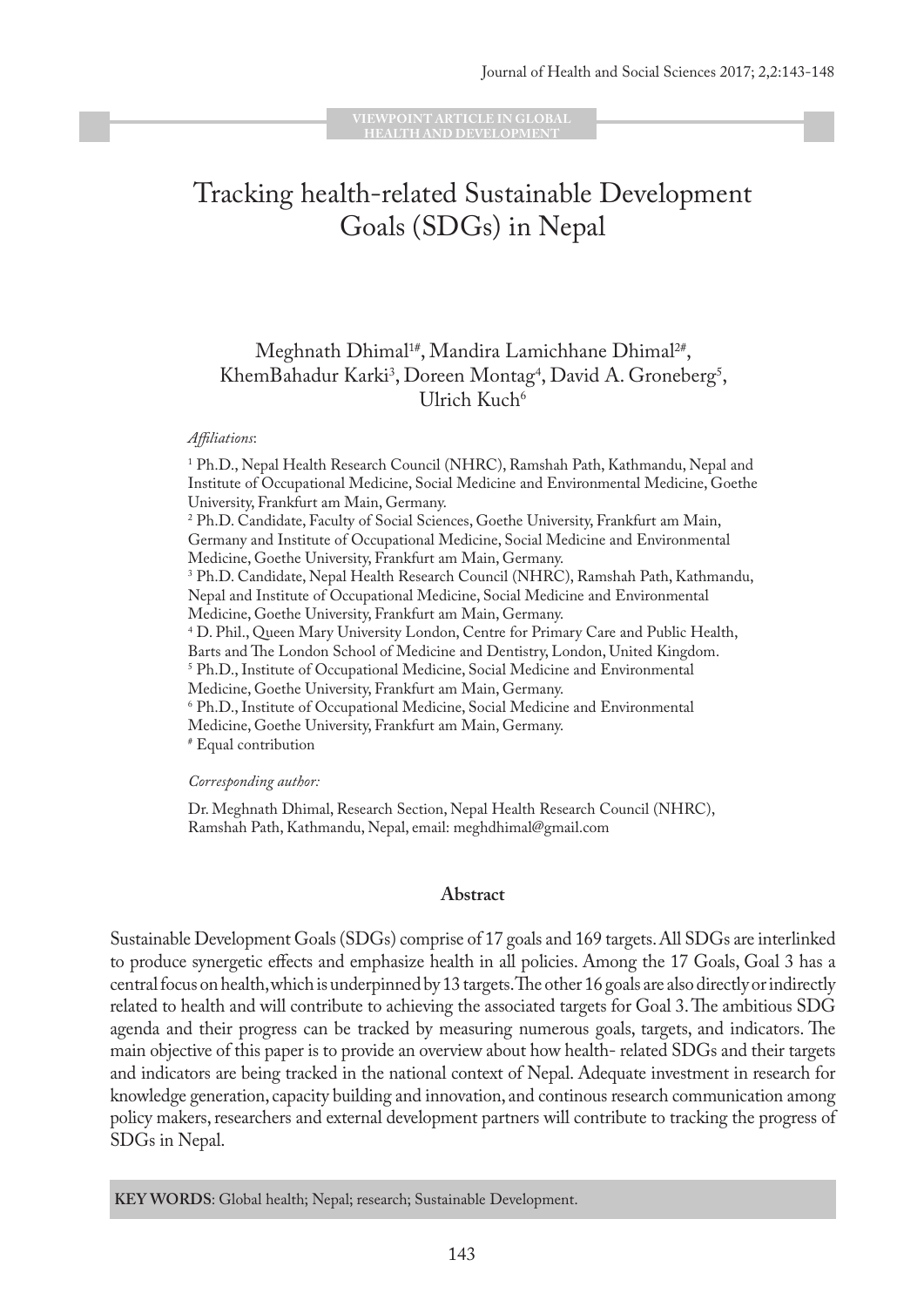#### **Riassunto**

Gli Obiettivi di Sviluppo Sostenibile (OSS) comprendono 17 obiettivi e 169 traguardi specifici. Tutti gli OSS sono interconnessi per produrre effetti sinergici e dare enfasi alla salute in tutte le politiche. Tra tutti, l'Obiettivo n.3 ha un focus centrale sulla salute ed è sostenuto da 19 traguardi specifici. Gli altri 16 sono direttamente o indirettamente correlati alla salute e contribuiscono al raggiungimento dei traguardi relativi all'Obiettivo n.3. L'ambiziosa Agenda 2030 per lo sviluppo sostenibile ed il loro progresso può essere monitorato misurando i numerosi obiettivi, traguardi ed indicatori. Il principale scopo di questo articolo è di fornire una overview su come gli OSS correlati alla salute, i loro traguardi ed indicatori siano stati monitorati nel contesto nazionale del Nepal. Un adeguato investimento nella ricerca per produrre conoscenza, sviluppo di competenze ed innovazione ed una continua comunicazione della ricerca tra i policy makers, i ricercatori ed i partners stranieri per lo sviluppo, daranno un contributo per monitorare i progressi degli OSS in Nepal.

### **TAKE-HOME MESSAGE**

*A proper research communication, bringing together policy makers, researchers and external development partners for setting local indicators may contribute to tracking the progress of Sustainable Development Goals in low-income countries like Nepal.* 

**Competing interests** - none declared.

Copyright © 2017 Meghnath Dhimal et al. FS Publishers This is an open access article distributed under the Creative Commons Attribution (CC BY 4.0) License, which permits unrestricted use, distribution, and reproduction in any medium, provided the original work is properly cited. See http:www.creativecommons.org/licenses/by/4.0/.

**Cite this article as:** Dhimal M, Dhimal ML, Karki KB, Montag D, Groneberg DA, Kuch U. Tracking health-related Sustainable Development Goals (SDGs) in Nepal. J Health Soc Sci. 2017;2(2):143-148

DOI 10.19204/2017/trck2

Received: 06/06/2017 Accepted: 18/06/2017 Published: 15/07/2017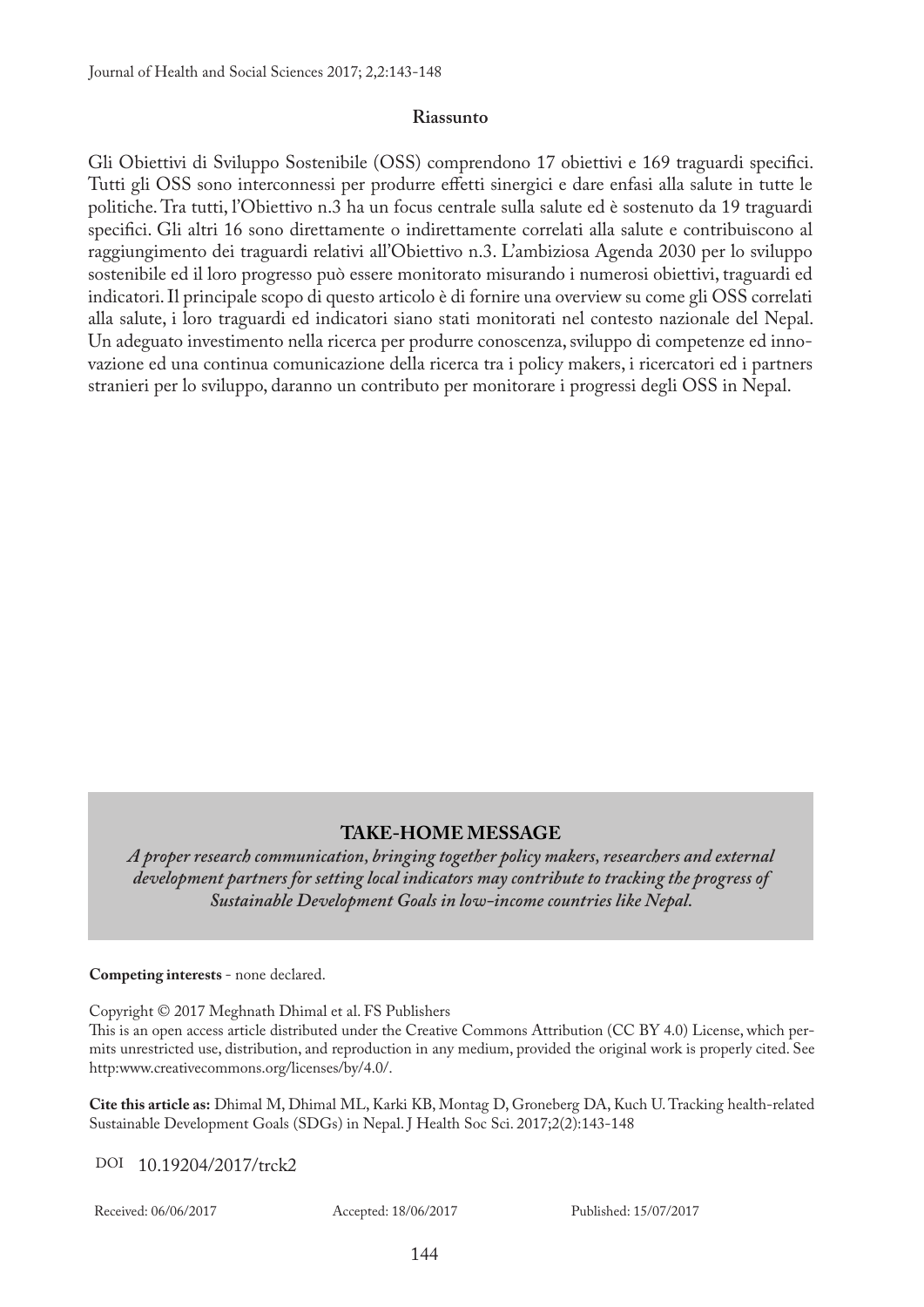The 2030 Agenda for Sustainable Development, adopted by the international community at the United Nations Sustainable Development Summit in September 2015, includes 17 so-called Sustainable Development Goals (SDGs) with 169 targets to end poverty, fight inequality and tackle climate change by 2030 [1], and 230 indicators on which general agreement has been reached [2]. Among the 17 Goals, Goal 3 ('Ensure healthy lives and promoting well-being for all at all ages') has a central focus on health, which is underpinned by 13 targets. The other 16 goals are also directly or indirectly related to health and will contribute to achieving the associated targets for Goal 3. In particular, development goals that relate to the environment, climate change, nutrition, hunger, sustainable production and consumption, agriculture, and education, have also a big effect on health [3]. In other words, all SDGs are interlinked to produce synergetic effects and emphasize health in all policies. The SDGs offer major improvements compared to the Millennium Development Goals (MDGs), and the SDG framework addresses key systemic barriers to sustainable development such as inequality, unsustainable consumption patterns, weak institutional capacity, environmental degradation, and climate change, which had been neglected in the MDGs. The ambitious SDG agenda and their progress can be tracked by measuring numerous goals, targets, and indicators. The main objective of this paper is to provide an overview about how health-related SDGs and their targets and indicators may be tracked in the national context of Nepal.

## **DISCUSSION**

To define sustainable development for Nepal, the National Planning Commission (NPC) of the Government of Nepal stated that 'The over-arching goal of sustainable development in Nepal is to expedite a process that reduces poverty and provides to its citizens and successive generations not just the basic means of livelihood, but also the broadest of opportunities in the social, economic, political, cul-

tural, and ecological aspects of their lives' [4]. Nepal's efforts for the successful implementation of the MDGs have also opened new avenues for the implementation of SDGs in the next fifteen years (2016-2030). Therefore, the Government of Nepal started working on a national report of SDGs even before the SDGs were endorsed and adopted by the United Nations General Assembly in September 2015, and it published its (preliminary) national report in 2015 [1]. The final report with complete indicators is not yet available in the public domain. Nepal also aspires to graduate from 'least developed country' (LDC) status by 2022 and the SDG indicators set by the Government of Nepal will help in achieving these novel goals.

Although the preliminary national report on SDGs was developed in 2015, many indicators still need to be developed and some need revision. For example, indicators developed to meet targets such as ending the epidemics of HIV/AIDS, tuberculosis, malaria and neglected tropical diseases, and to combat hepatitis, water-borne diseases and other communicable diseases, are not inclusive. It has been proposed that the number of confirmed malaria cases should serve as an indicator with targets of 523 cases by 2025 and 0 cases by 2030. However, the ongoing malaria pre-elimination program aims to eliminate malaria already by 2025 [5]. Similarly, the numbers of visceral leishmaniasis (kala-azar) and lymphatic filariasis cases proposed as targets and indicators are not in line with the elimination targets of these diseases in 2015 and 2020, respectively [5]. Hence, there is a mismatch in targets for certain indicators, and some important neglected tropical diseases like snakebite envenoming [6], and emerging infectious diseases such as chikungunya fever [7] and scrub typhus fever [8] are not yet included. Changing disease patterns that have resulted from socio-economic, demographic, environmental and climate change requires the global community to develop innovative approaches for improving the quality, responsiveness, and delivery of peripheral health services to widen service coverage. Most current programmes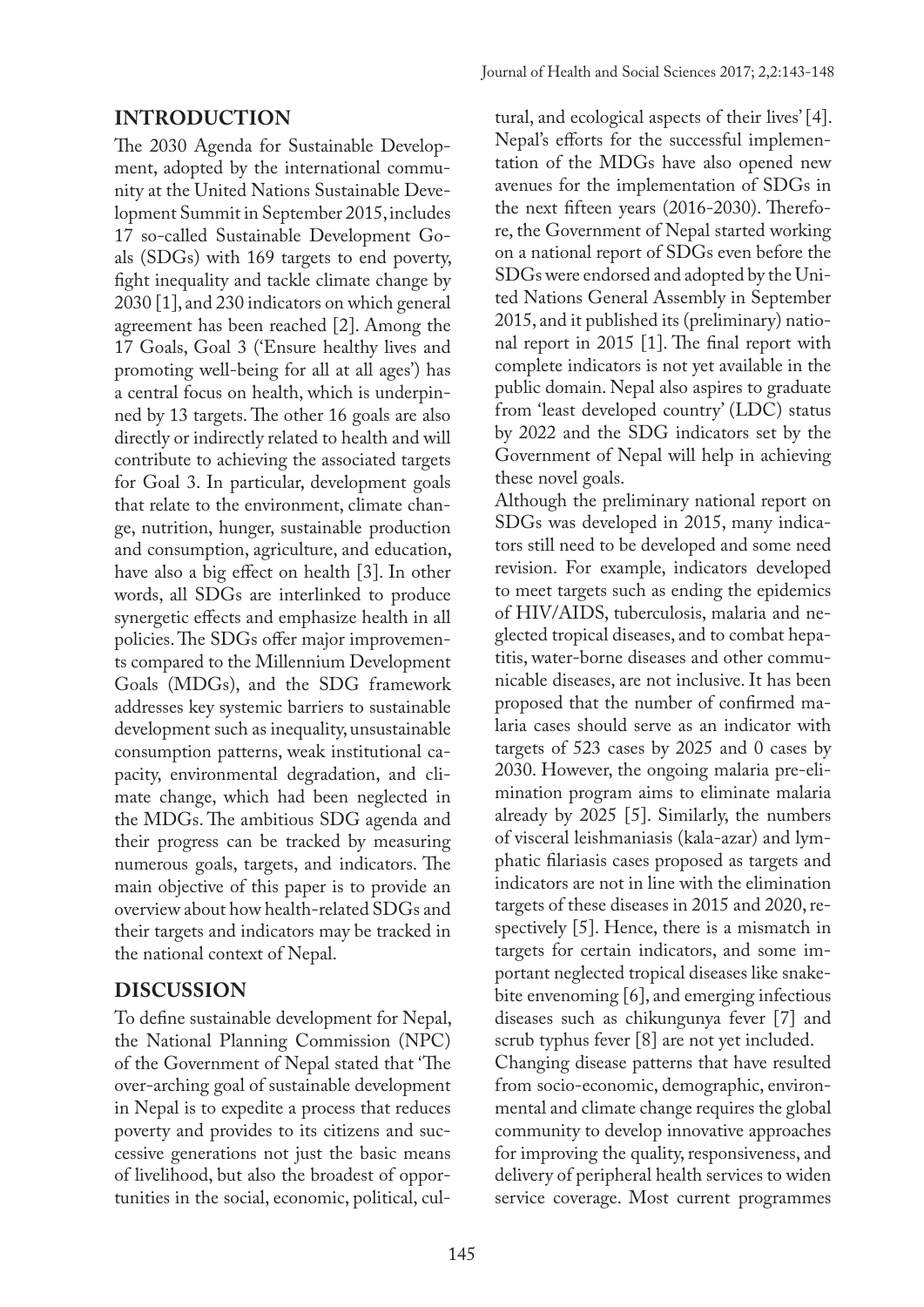dealing with communicable, non-communicable, water-borne, and neglected tropical diseases have been heavily supported by external development partners (EDPs). This may not be sustainable in the long run until governments increase their national budgets in the health sector [1]. For this reason, governments should think of their health sector budget as an investment rather than expenditure. In Nepal and many other countries, imported diseases that may come in through (returning) migrant workers are a major challenge. Also, climate change may alter the spatio-temporal distributions of climate sensitive diseases and risks (e.g., vector-borne and water-borne diseases, malnutrition, injuries, snakebite), demanding programme planning and budgeting from climate change perspectives [9]. Nepal recently developed a 'Multi-sectoral Action Plan for the Prevention and Control of Non-communicable Diseases (2015-2020)' and a 'Health National Adaptation Plan (H-NAP): National Climate Change Health Adaptation Strategies and Action Plans (2016-2020).' International cooperation for their implementation is crucial. Substantial and sustainable improvements in the health of Nepalese people cannot be made unless the three core issues of coverage, care, and quality human resources/supplies are addressed [1]. Achieving sustainable development in the health sector is challenging, and good governance from national to local levels is essential for sustained and inclusive health gains and sustainable health development. Therefore, an elected representative in local governance (including health facilities and hospital management committees) is mandatory and Nepal is doing its great effort for electing representative in local governance in 2017. The recent Nepal Demographic and Health Survey key findings show declining trend of child, infant and neonatal mortality in Nepal during the last 20 years (1996-2016) [10]. The present pace of declining infant and child mortality in Nepal cannot be sustained unless a further reduction of neonatal mortality is accelerated. The community component of neonatal services is increasing, but the

availability and access to neonatal services at health facilities have remained a big challenge [1]. Moreover, these services have not been able to reach marginalized communities [1]. Therefore, the competence of neonatal health care providers has to be improved, but upscaled development cooperation is equally important for strengthening the national health care system.

Adolescent pregnancy and motherhood is a major social and health issue, which is associated with early marriage and can cause severe health problems leading to pregnancy-related complications and death [1]. The proportion of women attending four antenatal care (ANC) visits is low in Nepal, although ANC coverage shows an improving trend. Upscaling ANC programmes requires stronger national commitment and more international financial and technical support. Gender equity and social inclusion issues should be emphasized and mainstreamed in health sector programmes and planning. For this, the implementation of a 'Health Sector Gender Equality and Social Inclusion (GESI) Strategy' is decisive [11].

The proposed SDG baseline indicators also differ according to their sources of data. Hence, the availability of data and generation of evidence through surveys and research studies is one of the barriers for tracking the progress of SDGs in developing countries. Therefore, Nepal should develop a measureable and time-bound indicator framework to track and review its progress towards SDGs. As the SDGs are not standalone goals, the achievement or underachievement of one particular goal in many cases has implications for the achievement of several others. In view of the fact that there are overlaps between goals and targets, it is also necessary that goal-specific and cross-cutting interventions are properly specified, implemented and monitored. In this way, SDGs provide an opportunity for implementing health in all policies and universal health coverage.

Government partnership with the private sector and community organizations is crucial for implementing and monitoring the achie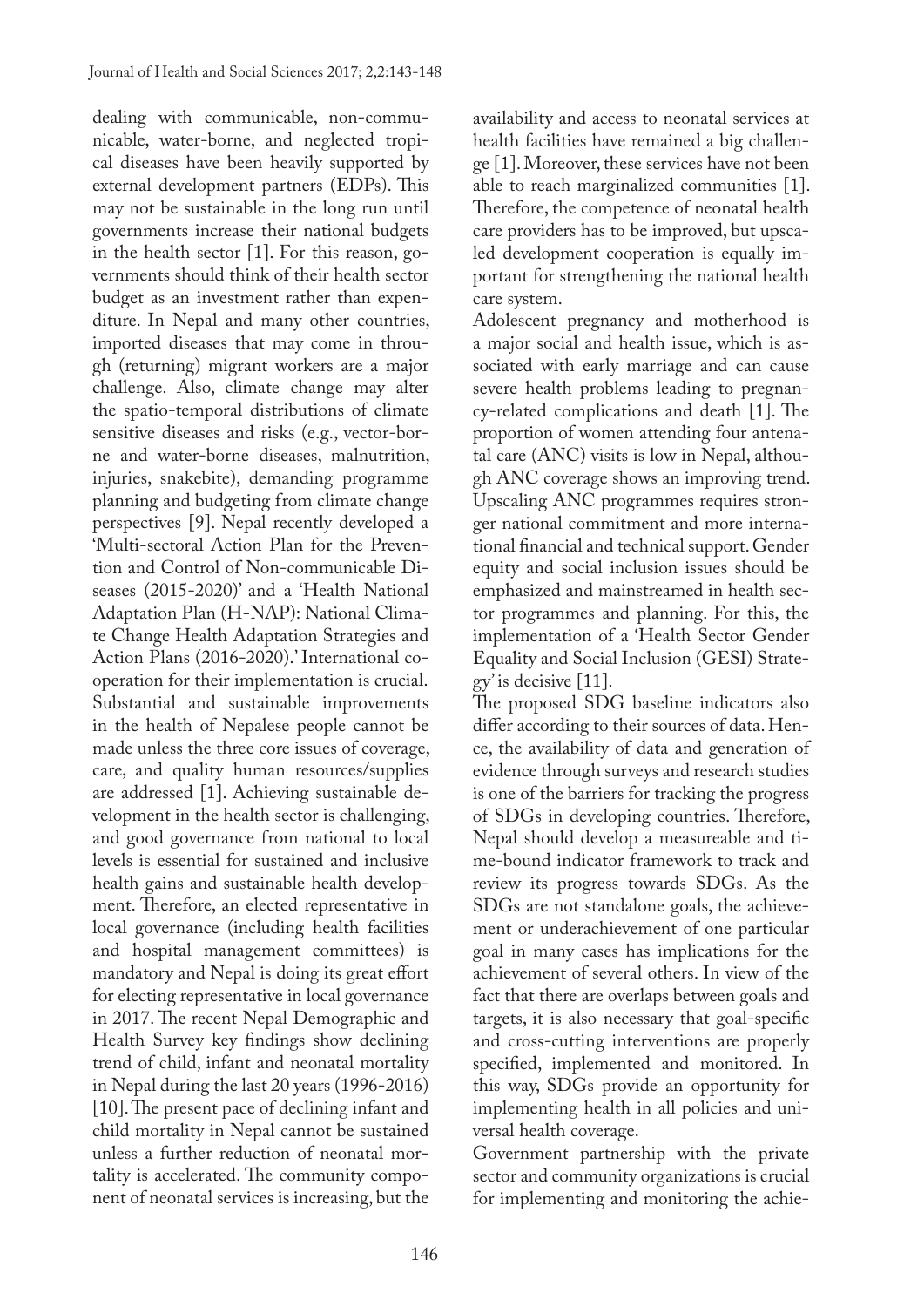vement of the SDGs. External development partners have a particularly important role in supporting the country to develop SDG-based periodic plans, and supporting and monitoring implementation [1]. A large number of surveys need to be carried out in the next few years to fill the data gaps and create baseline data for the targets that presently have no databases. Some SDG-related targets also require intra-household information (e.g., on nutrition, hunger, poverty, education, health, consumption and income distribution).

The Nepal Health Research Council (NHRC) is an apex body to promote high-quality health research in Nepal and support evidence-based, informed decision making by the Government of Nepal. As a part of research communication, the NHRC has been organizing annual national summits of health and population scientists in Nepal since 2015, regularly. The first national summit took place on 11th-12th April 2015 and was organized with the theme 'Health and Population Research for Informed Decision Making: Where We Are' and inaugurated by the Honourable Minister of Health and Population, Government of Nepal. The main objectives of the first summit were to bring health and population scientists together to promote an evidence-based informed decision-making process for the health and wellbeing of Nepalese people, to encourage health and population scientists and practitioners in responsible conduct of research in health and development, and to map the way forward on emerging health and population issues in order to strengthen the national health system of Nepal. The Second National Summit of the Health and Population Scientists in Nepal was held on 11th-12th April 2016 as a part of the Silver Jubilee Celebration of NHRC. The theme was the 'Health and Population Research for Achieving Sustainable Development Goals (SDGs) in Nepal'; it was inaugurated by the Right Honourable President of Nepal, and had a pre-summit conference on 'Sustainable Development Goals: What Nepal Should Aim For'. The latter was opened by a key note from the Vice-Chairman of the

National Planning Commission and discussed ways to achieve universal health coverage including financial risk protection, access to quality essential health-care services and safe, effective and affordable essential medicines and vaccines for all. The summit explored the data sources and requirements for monitoring health-related SDGs in Nepal, discussed options for suitable data architecture in the health sector that would benefit decision-making at all levels of the health system, and to enhance intersectoral collaboration for generating multisectoral data.

In this way, the combined event became a very productive setting for scientists to review MDG achievements in Nepal and discuss SDGs as unfinished agendas of MDGs in the health sector. The Third National Summit of the Health and Population Scientists in Nepal was held from 10th to 12th April 2017 and inaugurated by the Honourable Minister of Health and Population, Government of Nepal. Its theme was the 'Health in Sustainable Development Goals in Nepal: Are We on Track?', which also provided a platform to uncover SDG related evidence and examine whether Nepal has initiated adequate efforts to meet the aspirations of the SDGs. Continuity of this annual event will help promote the research culture in the country, build and improve local capacity and facilitate the translation of evidence into policies and practice. The summit especially aims to encourage young and early career scientists to join hands towards strengthening evidence-based decision-making in Nepal.

## **CONCLUSION**

Engaging young and early career scientists and generating evidence require adequate resources to attract them for doing this in/for Nepal, as opposed to 'brain drain' to other countries. As research is a crucial component of health sector development, the allocation of research budget from the Government of Nepal should be increased to at least 1% for the health sector. This is a time of global challenges and transdisciplinary research. Therefore, attempts should be made to increase